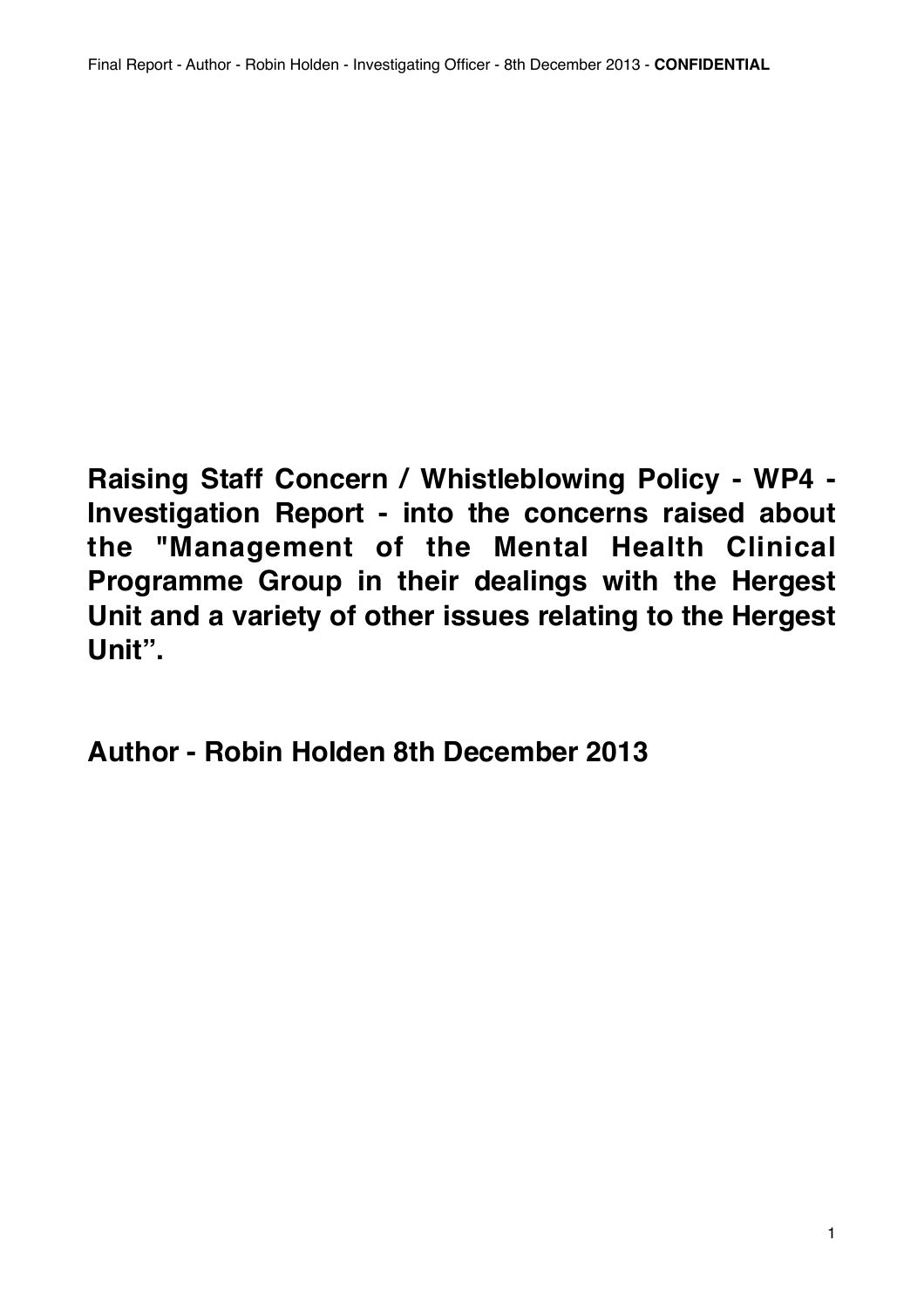# **1. Introduction:**

1.01This final report has been written, based on the evidence provided by interviewees during the course of the investigation. Although the final transcripts are yet to be signed the evidence to support this report has been gleaned from contemporaneous notes taken at the time of the interviews and also from scrutiny of the final drafts prior to dispatch to (Solicitor). Ideally the final report would not have been produced until after the interviewees had added there signatures confirming the accuracy of their testimony. However, the findings of Healthcare Inspectorate Wales following their recent unannounced visit to the Hergest Unit and the imminent Royal College of Psychiatry report; has prompted the early publication. Should further evidence come to light following scrutiny by then further supplementary recommendations will be made.

1.02 On Friday 20th July 2013 Angela Hopkins (Executive Director of Nursing and Patient Services) visited the Hergest Unit in Bangor and spoke to a number of Staff who raised the concerns, subsequently considered by this Investigation . In a letter, dated 26th July 2013, the members of Staff concerned confirmed, in writing, the exact nature of the allegations and confirmed the names of Staff who had signed a petition, stating that the signatories had "No confidence in the Management of the Mental Health CPG in their dealings with the Hergest Unit". The Managers named were:



1.03 Appended to the letter was a list of 39 members of of Staff ( 3 more subsequently came forward) who had signed the petition,

The Staff who signed the petition were a mixture of Medical (1), Nursing (33), Administrative (3), and Ancillary Staff (2). Subsequently a number of staff declined to be interviewed. By the conclusion of the investigation 29 staff who signed the petition were interviewed as well as 13 other staff and 3 managers. In all approximately 700 pages of witness statements (A4 size) were obtained.

1.04 The Investigation was commissioned under the "Raising Staff Concern/ Whistleblowing Policy WP4".

1.05 The Investigation was asked to present a report, having reviewed the concerns raised to determine:

- Whether the concerns are proven.
- Underlying issues contributing to any proven allegations.
- Advise on any remedial steps they consider may be required.

1.06 The Investigation was informed by the previous recommendations made by Healthcare Inspectorate Wales (HIW) and the NHS Wales Delivery and Support Unit (DSU) as well as the Hergest Improvement Programme (HIP). Liaison also took place with the Royal College of Psychiatry review team, in order to ensure there was cross fertilisation, but no contamination of the respective processes. HIW also carried out a further unannounced visit during week beginning 2nd December 2013, their findings being reported the same week.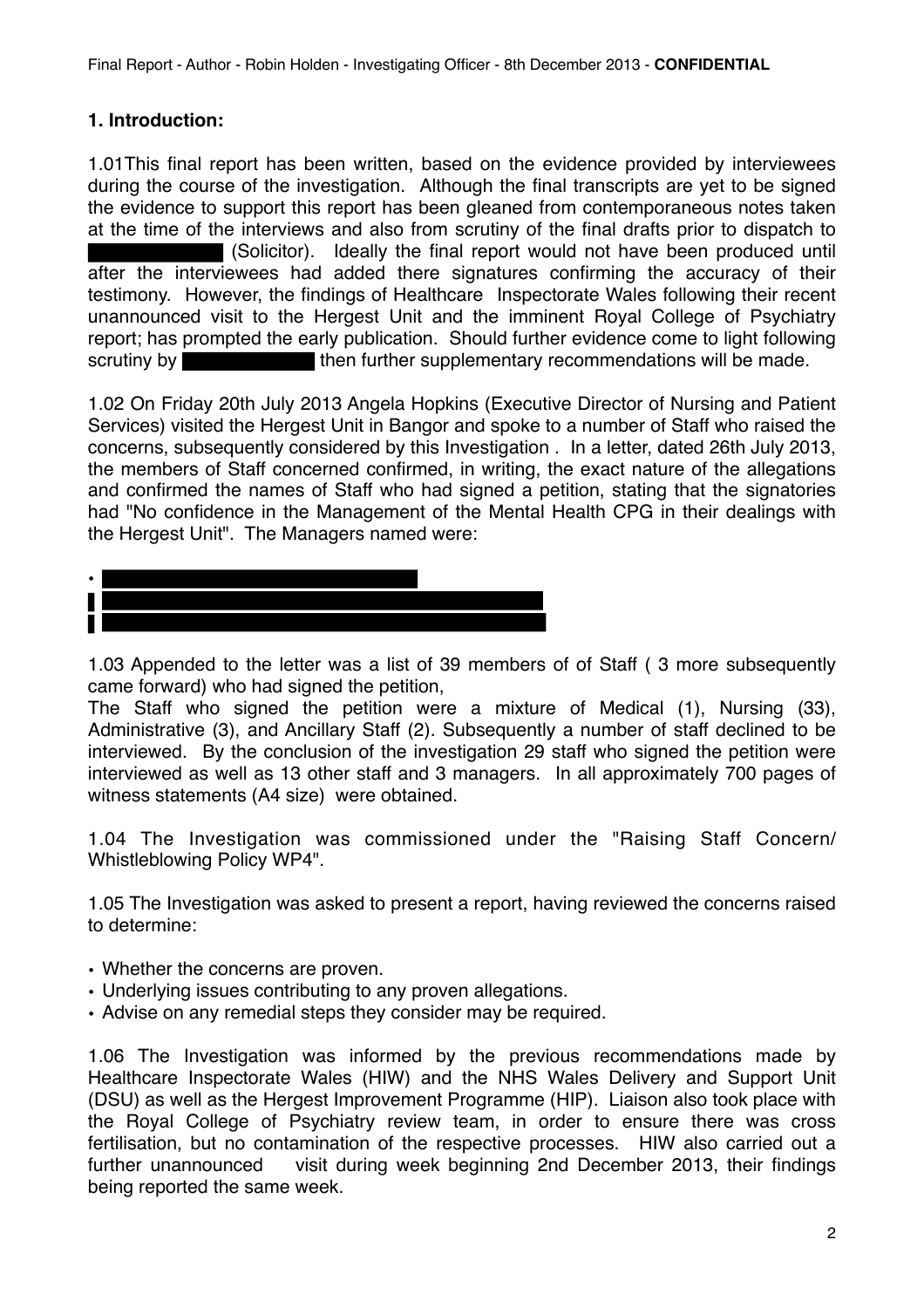# **2. Context:**

2.01 The Hergest Unit was built in the early nineties as part of the North Wales Hospital closure programme. Initially there were three 18 bed Wards and an Psychiatric Intensive Care Unit. One of the Wards (Gwalchmai) was closed almost three years ago. Geographically the Unit is remote, situated in the North West of Wales with relatively poor communication links to other UK Mental Health Services.

2.02 There has been recent external scrutiny of the services provided at the Hergest Unit by HIW, The Royal College of Psychiatry (Accreditation for Inpatient Mental Health Services - AIMS) and the DSU, as well as a consultation exercise undertaken by Malcolm Rae, that was terminated prior to completion All these reviews and visits have raised concerns regarding the services currently provided at Hergest Unit. The recommendations made by these reviews and visits have been integrated into the HIP, which is in the process of being implemented.

2.03 There has also been representation by some Senior Medical Staff to both the Media and Welsh Government accusing Management of being "out of touch" and criticising a culture of "harassment" and "bullying".

2.04 During the Whistleblowing Investigation, formal grievance procedures have also been invoked by some members of Staff.

2.05 The "concerns" that were raised are as follows:

- **1.** Members of staff on the Hergest Unit have no confidence in I
- . **2.** A lack of understanding from Management that Patients needs always come first
- **3.** Two Ward Managers were asked to leave their shift. Staff on the Unit are shocked by this action and feel because they have spoken out they have been moved. The two Ward Managers have been removed the same week the the Unit Manager returned
- **4.** Removing the Ward Managers from the Unit has affected Staff morale adding to the chaos.
- **5.** Staff feel insecure about their own positions if they speak out and are reluctant to express concerns via the Whistleblowing Policy in case of repercussions and consequences.
- **6.** Staff morale on the Unit is low.
- **7.** No one questions why an experienced respected Manager has been off , now also two Ward Managers.
- **8.** The Ward Managers have been stripped of all autonomy to make decisions on a day to day basis.
- **9.** It is not unusual for the Ward Manager to work late beyond her contracted hours, these have been unpaid, often time owing.
- **10.**The Manager is constantly being asked for statistics which she has found difficult to produce due to not having enough time.
- **11.** Ward Manager post filled by a Band 7 who has been working with the elderly for 14 years, who left the position after one week as expected to be responsible for two positions. She asked to leave due to the excessive workload.
- **12.**There is no current Manager on Aneurin Ward.
- **13.**There is an atmosphere of bullying and intimidation from Senior Management, also a lack of communication from Senior Management to Ward Staff.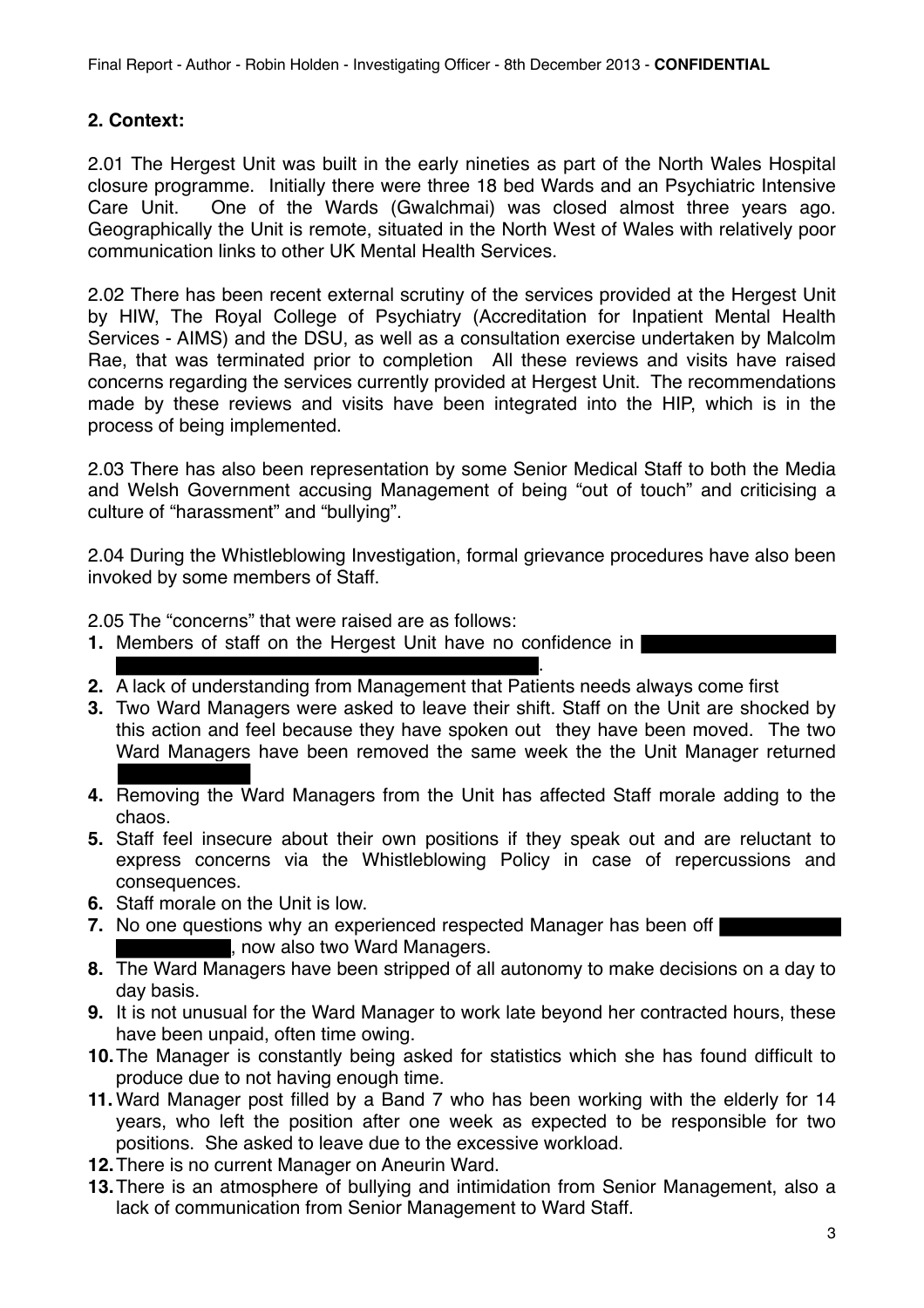- **14.**There is a lack of communication from Senior Management re the changes; Staff has been hit by a barrage of changes with no acknowledgement of the day to day clinical need. Interview room recently changed into an office.
- **15.**Staff has not been happy with the way the changes have been done. There has been no consultation with Staff regarding changes and their views have not been taken into account.
- **16.**When there has been consultation, Staff have been paid lip service and Management has not listened to Staff views.
- **17.**Lack of resources to make the changes.
- **18.**There is a constant pressure on beds since Gwalchmai Ward closed, with Patients constantly being accepted from out of area.
- **19.**Three new Consultant Psychiatrists have recently resigned.
- **20.**Dr Tranter's patch covered by approximately 10 Consultant Psychiatrists over 12 months. This was confusing for Patients and Staff.
- **21.**CPG have made changes to the Doctor's Rota.
- **22.**There are current gaps in the Rota despite a Coroner's report advising there should be 24 hour cover following the death of a Client (due to choking on a tissue) on Taliesin and no on call Doctor being available during the incident.
- **23.**There has not been medical cover on Hergest between the hours of 6 AM to 9AM and 5PM to 9PM. Also some weekends have not been covered.
- **24.** A recent incident (in the past 8 weeks) when a Client attempted to hang on the Unit, there was no Doctor available. The bleep was found in the Doctor's room. This happened on a Saturday.
- **25.**On certain days on Aneurin Ward there have been 6 Ward Rounds which are difficult to manage.
- **26.**Four Staff on each shift is inadequate in relation to bed occupancy and turn over of Patients. The care delivered as a result is basic.
- **27.**Posts left unfilled despite the Ward Manager submitting the appropriate paperwork. A Staff Nurse left Aneurin Ward last August 2012 and the post was not filled until April 2013 despite the Ward Manager chasing constantly.
- **28.** Aneurin Ward has been two Health Care Assistants (HCA) down. 1 HCA was transferred to work on the Home Treatment Service. The position was left unfilled for up to two years; paperwork was filled and sent however the Ward Manager did not hear anything.
- **29.**Another HCA was redeployed. This post remains unfilled.
- **30.**Two Band 6 Nurses constantly on nights to cover the demands of the out of hours liaison service.
- **31.**Short staffing has resulted in, Staff being unable to take their breaks on 12 hour shifts. The Ward Manager struggling to cover the off duty. The Ward Manager not being supernumerary because clinical needs are priority. Staff have expressed concerns that they are not able to meet the demands of the day and have been upset and concerned that they have not been able to spend enough time with the Patients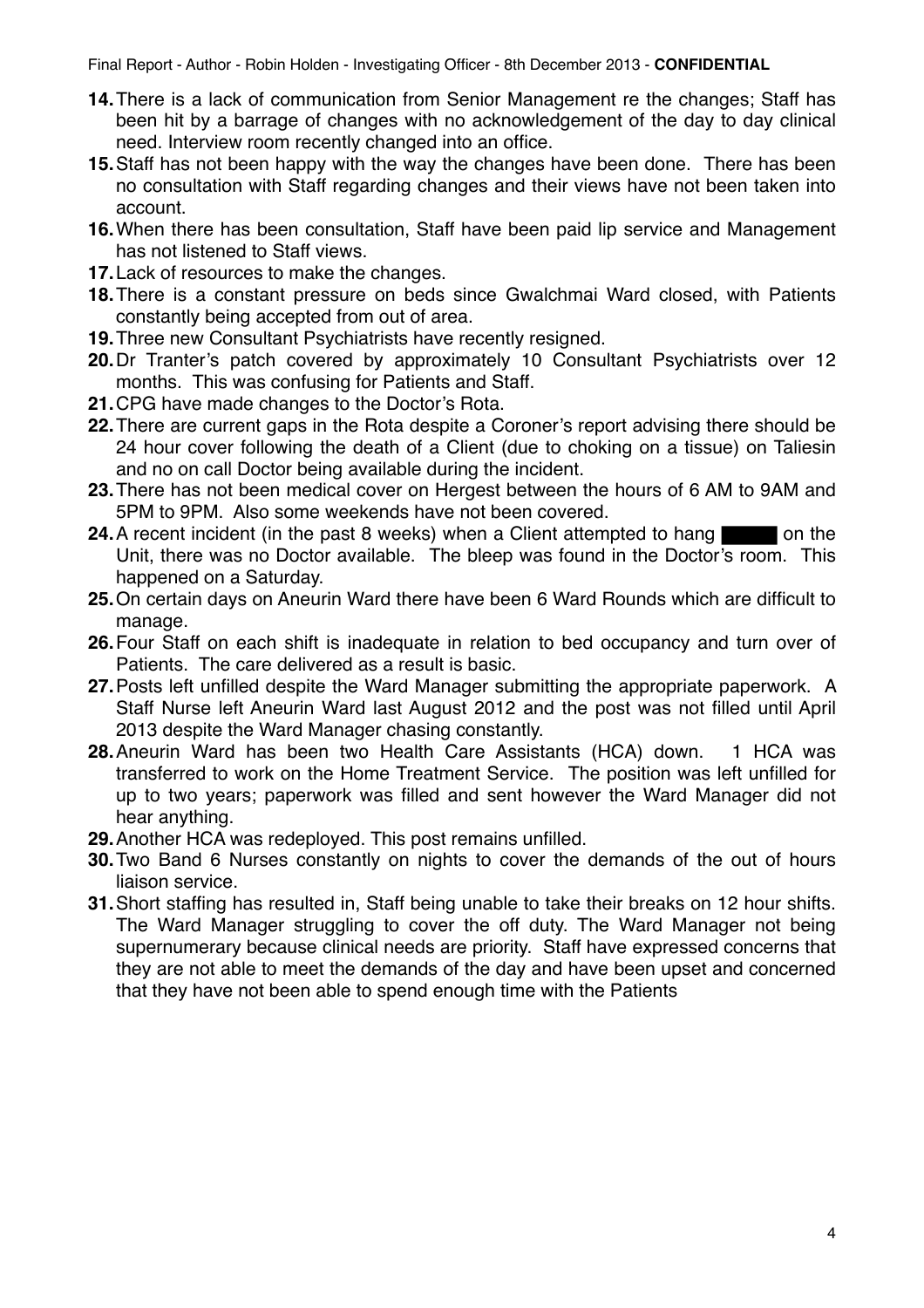For the purposes of this report I have grouped the concerns raised into five themes

- Weaknesses in communication
- A top down Management style taking little or no notice of the views of Staff.
- A culture of bullying and intimidation from Senior Managers.
- High levels of occupancy and inadequate staffing to meet the needs of the Patients in the Unit, which is described as being chaotic; with Managers being unresponsive to the situation.
- Low morale, with members of Staff experiencing upset and concern that they are unable to complete their duties adequately, by the end of their shift; often phoning in worried they may have omitted something.

I have also included an Appendix (1) which includes excerpts from the testimony of interviewees which act to amplify the gravity of some of the concerns raised.

#### **3. Weaknesses in communication:**

3.01 The great majority of Staff interviewed as part of the investigation advised that the Managers named in the complaint had, until recently, had very little presence in the Unit. Some complained that they had never met any of those Managers on the wards, though they may have seen them in the corridors.

3.02 The interface with Management seems to have deteriorated sharply since the substantive Modern Matron went off **Exercise 2008 Start Weiter Constantive Modern Matron went of F** complimentary about her management style. She would visit the Wards daily and her door was always open to members of Staff who had any concerns or worries. She would also attend the Wards to help out with Nursing duties if the contingencies of the day demanded it. This is in contrast to the current situation where it is perceived that the Interim Modern Matrons have much less presence and are less supportive to Staff grappling with the challenges they face on a day to day basis.

3.03 In the testimony of some Managers there is an admission that they are, at times, reluctant to visit the Wards due to the tensions that have arisen in the relationships between them and the Staff. There is no evidence of a systematic and planned programme of safety walk arounds or scheduled Ward visits by Senior and Middle Managers within the CPG.

3.04 The Hergest Improvement Programme (HIP) which encapsulates the recommendations of previous external scrutiny is emblematic of the communication difficulties that have developed within the unit. All the staff that were spoken to agreed that change was necessary and that improvements could and should be made. However few, if any, were included in the formulation of the HIP.

3.05 The Management Team, to their credit, have developed a structured approach to improvement within the Unit. There are eight work streams all with a nominated lead. However little attempt has been made to capture the hearts and minds of the Staff in order to engage them in the change process. There does not appear to be a shared vision, negotiated and agreed with the Staff. Due to this lack of a headline agreement the change journey is seen by the staff as piecemeal and overwhelming, with a number of work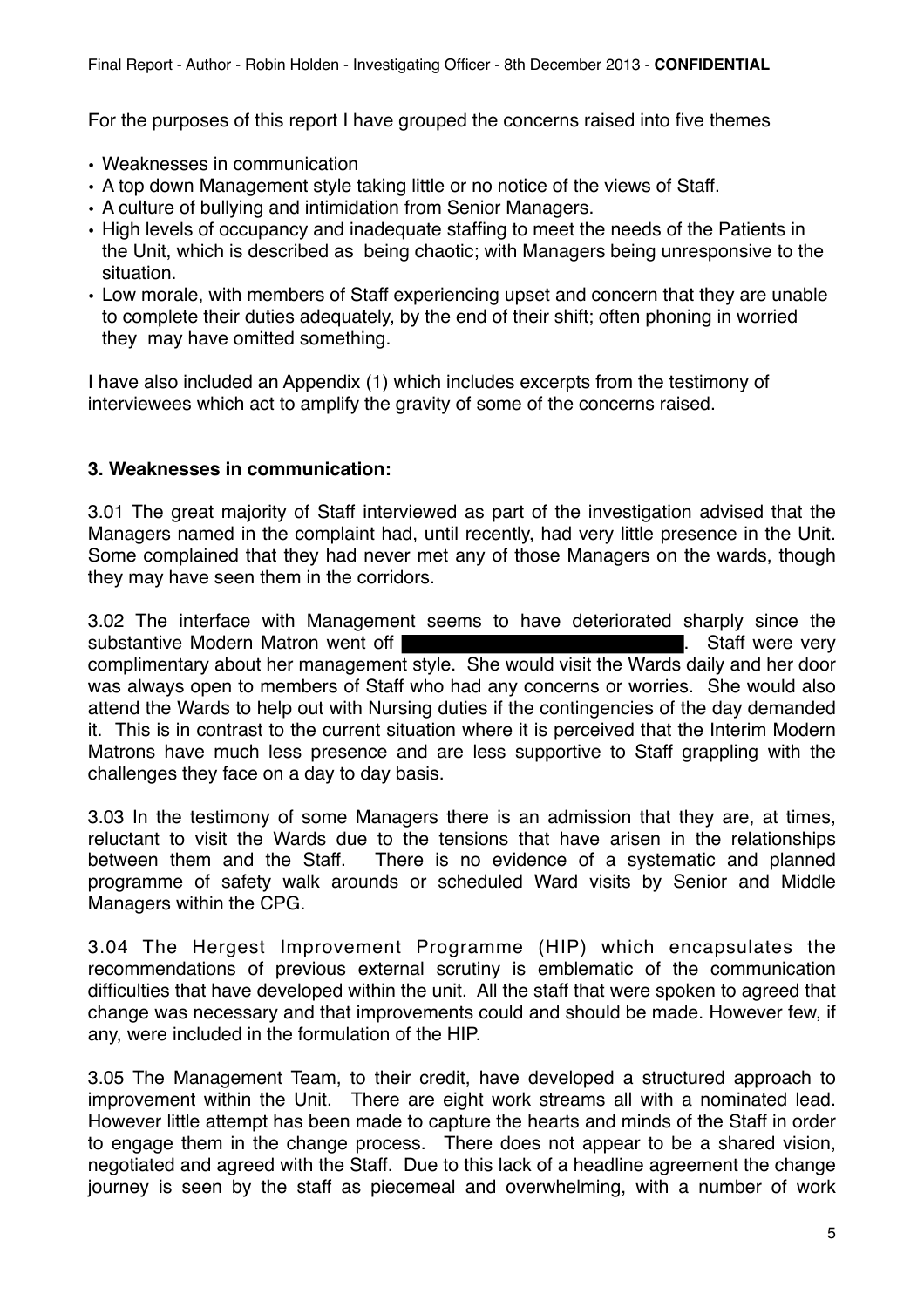streams being implemented concurrently. This is leading to patchy implementation and stalled progress.

3.06 An example of such stalled progress is the recent attempt to persuade Staff to wear uniforms. This seems to have lost momentum with some Staff adopting the change (albeit inconsistently) and some being unsure as to when, or if, the uniform policy will be implemented. Another example is the recent attempt to move the administrative functions on the Wards from the Nursing Station to an office close to the entrance of the Ward. The manner in which this was handled has led to major opposition from some Staff, resulting in a partial retrenchment to the former ways of working.

3.07 Managers have concentrated their engagement efforts with the Staff on such things as notice boards, emails and newsletters (one in May, one in June and, the Investigation was informed, there is a further publication due imminently). It is true to say that the Staff have been invited to HIP meetings but they claim they have not attended due to the clinical pressures on the Wards. Managers do not share this view and consider that they are being obstructive.

3.08 Interestingly on page 20 of the HIP (item 8), there is an imperative to "establish clear communication pathways to keep all stakeholders informed". This is coded as green on the basis that "Group has been formed to take actions forward with a newsletter, Staff suggestion boxes in place. Second newsletter will be circulated the end of June. Suggestion boxes and actions will be reported in the newsletter". Whether those actions are sufficient, in terms of the establishment of "a clear communication pathway" is doubtful and perhaps a further indication of the communication difficulties that exist.

3.10 Another demonstration of weaknesses in communication was in the implementation of the new Rota for Junior Doctors. Although changes to the Rota were necessary, due to new requirements for Junior Doctors in training, the solution whereby Junior Doctors were no longer available between the hours of 6AM and 9AM, as well as 5PM and 9PM; has left Ward Staff feeling exposed. Testimony was also given that there were other unplanned absences of Junior Doctors and consequently Nurses were unsure whether a Junior Doctor would respond to their pager at all.

3.11 The closure of Gwalchmai Ward is another example. Staff had been informed that one of the Wards would be closing in order to reinvest resources in the development of a Home Treatment Team. They were advised that although one of the Wards would close it would not be a matter of simply closing a Ward. A complete system review would be undertaken, where two "new" Wards would be commissioned (discussion had even taken place as to the names of these new Wards) as well as the new Home Treatment Team. What in fact happened was simply the closure of Gwalchmai Ward, with Staff being redeployed across the Unit and to the new Home Treatment Team. The effects of this are still tangible, with some Ward Staff still being referred to as "Gwalchmai Staff". In one particularly notable testimony, a current Home Treatment Team member makes the point that almost three years on, they can now see the merits of the changes. However, it has taken all that time to reach that conclusion due to lack of a coherent change management process at the time of the service redesign (closure).

3.12 This lack of a whole system approach to care has led to a very unclear clinical care model on the Wards. It would appear there are two conflicting approaches concurrently in operation. While there are some Consultants functioning within an acute care model, some continue to operate as Sector Consultants. This bewildering situation, coupled with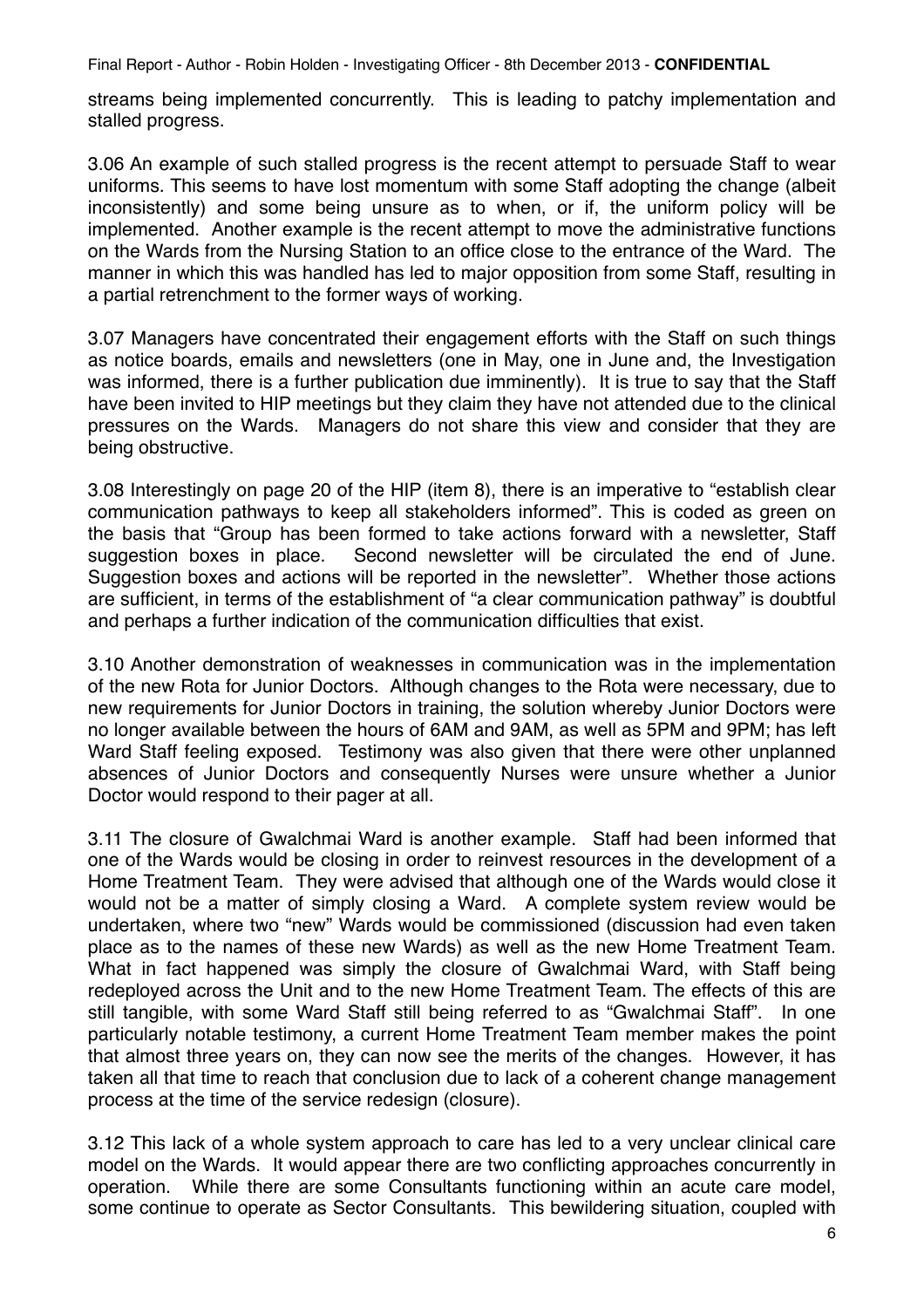the frequent admission of patients from North Eastern and Central North Wales, has led to staff having to navigate their way through the complexity of having as many as eleven Consultants responsible for the eighteen Patients on the ward. This, along with the heavy reliance at times on Locum Consultant Staff, has caused significant disruption to the quality of care experienced by In Patients at the Hergest Unit.

3.13 Probably the most significant damage to effective communication and alliance between Managers and Staff, has been the recent "removal" (and subsequent return) of the Ward Managers of Cynan and Aneurin Wards. This event is now subject to a grievance procedure and no doubt the facts will become established in time. It is outside the remit of this Investigation to comment on whether or not the said removal was necessary or not. In terms of it's impact, however, it has been enormous. It should have been predicted that Staff would have been significantly affected by these events. They were left "stunned" by what had taken place. When considering this, in the context of the substantive Modern Matron having gone off on **interest and the six months** previously, the removal of the Ward Managers left a chasmic leadership void. There is no evidence of there being a plan to mitigate the effect of these "removals" by delivering, in person, a consistent explanation to all the Staff of the Unit, albeit within the context of necessary confidentiality. Management has therefore been portrayed as "getting rid of" Staff who may have expressed concerns about proposed changes. This has left a situation where some Staff feel vulnerable and wondering "who's next?". Sadly this event has also besmirched the reputations of the Interim Modern Matrons in the Unit. The communication channels between Ward Managers and Modern Matrons seem to have completely broken down and consequently the standards of clinical care in the Unit will undoubtedly be compromised.

3.14 Although a draft Communication Strategy has been developed as part of the HIP there seems an absence of a plan to gainfully engage Staff on a personal level.

3.15 There is no briefing system whereby communication from Senior Managers is distributed in a consistent and coherent way, thus rumours abundant, spread rapidly through the Unit.

3.16 It would seem that the current Management arrangements mitigate against a satisfactory resolution of the communication difficulties being experienced. There seem to be an abundance of "Interim" posts. Significant leaders within the CPG are based many miles from each other and their Staff. Although technology, to a degree, can minimise the impact of this; it seems that in the case of the CPG, not to the degree necessary to bridge the communication void. The relative responsibilities of Programme, Nursing and Medical Management seems unclear. For example the respective responsibilities of the Programme Manager, who has been based at Hergest until she retired recently, as opposed to those of the Modern Matrons, who are also based there, was not widely understood by the Staff. Also the lack of agreement amongst Senior Consultant Staff as to which model of clinical care should be adopted, further complicates matters. Some Managers who were interviewed agree that the current arrangements are in need of reconsideration. One Manager has travelled in the region of 100,000 business miles in the last three years.

3.17 During the interviews Managers have acknowledged some of the concerns raised in relation to communication, advising that the Senior Management Team have done "much soul searching" with regard to shortcomings and acknowledge the need to develop a "sophisticated solution" in order to "engage" effectively.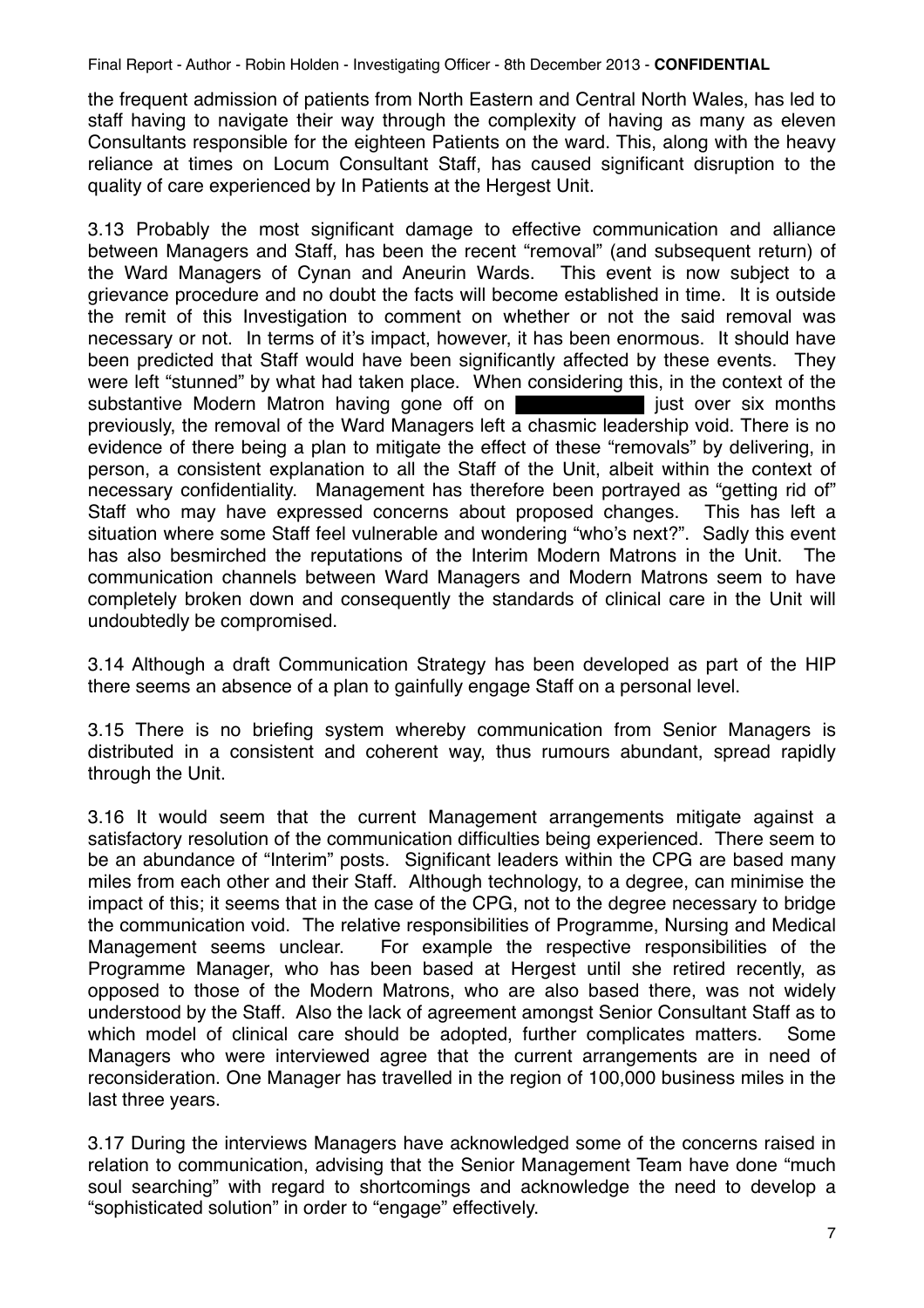#### **4. A top down Management style taking little or no notice of the views of Staff:**

4.01 It would appear that even prior to the creation of the Betsi Cadwaladr University Health Board (BCUHB) the Hergest Unit, with the exception of Taliesin Ward, had operated pretty much in isolation, with little in terms of planned external reference to peers and other UK centres of excellence. Consequently, again with the exception of Taliesin Ward, the Unit has been slow to adopt contemporary best practice. Also, it would appear the implementation of Government Policy is inconsistent across the Unit. The difference between Taliesin Ward and both Cynan and Aneurin Ward is stark. None of the Taliesin Staff were signatories to the Whistleblowing petition. They seem energised and enthusiastically engaged with a national PICU network as well as networking across North Wales in order to share best practice. It is notable, also, that they have an agreed clinical care model on the Ward and the Nurses are empowered to make decisions.

4.02 The relative isolation of the other Wards will have partly contributed to the observations of HIW in their correspondence of 1st September 2009, 29th November 2010 and the 27th June 2011 and also the findings of the DSU which reported on the 29th May 2013. As previously mentioned, in response the CPG has developed a plan of action, the HIP, in order to meet the recommendations of HIW and the DSU. The CPG feel a palpable time pressure in the implementation of this plan, as some recommendations date back as far as 2009. When Staff attended the feedback sessions with the DSU, many saw the recommendations as personal criticism and not as observations of a faulty system that required repair. It would have been helpful if Managers had offered follow up feedback to Ward Staff, by means of a briefing or the like, in order to reinforce the message that is was mainly the system that required attention, acknowledging the day to day contribution of a workforce under pressure. Pretty much all the Staff interviewed acknowledged that change was necessary, expressing a willingness to become involved in meaningful engagement.

4.03 Both before the creation of the BCUHB, and since, there seems to have been no, Hergest specific, training and development strategy implemented by the CPG in order to prepare Staff for the new challenges that lay ahead. Ward Managers and Modern Matrons have had access to generic development programmes, but Staff Nurses and Health Care Assistants only seem to have access to some mandatory training, which in itself proves awkward to attend, due to the difficulties in staffing the Wards. It also seems that NVQ training for Health Care Assistants has not been available for some time. A lack of Staff appraisal across the Unit will also have contributed to the disconnect between the CPG improvement agenda and its implementation by the workforce.

4.05 The lack of an agreed vision, the time pressures associated with the implementation of the HIP, the absence of Ward Staff involvement in the HIP, the lack of effective training, the absence of appraisal and briefing as well as the historic lack of engagement with external comparators; has led to the situation where Ward Staff are seen to be obstructive whereas they, conversely, perceive themselves as misunderstood and unheeded.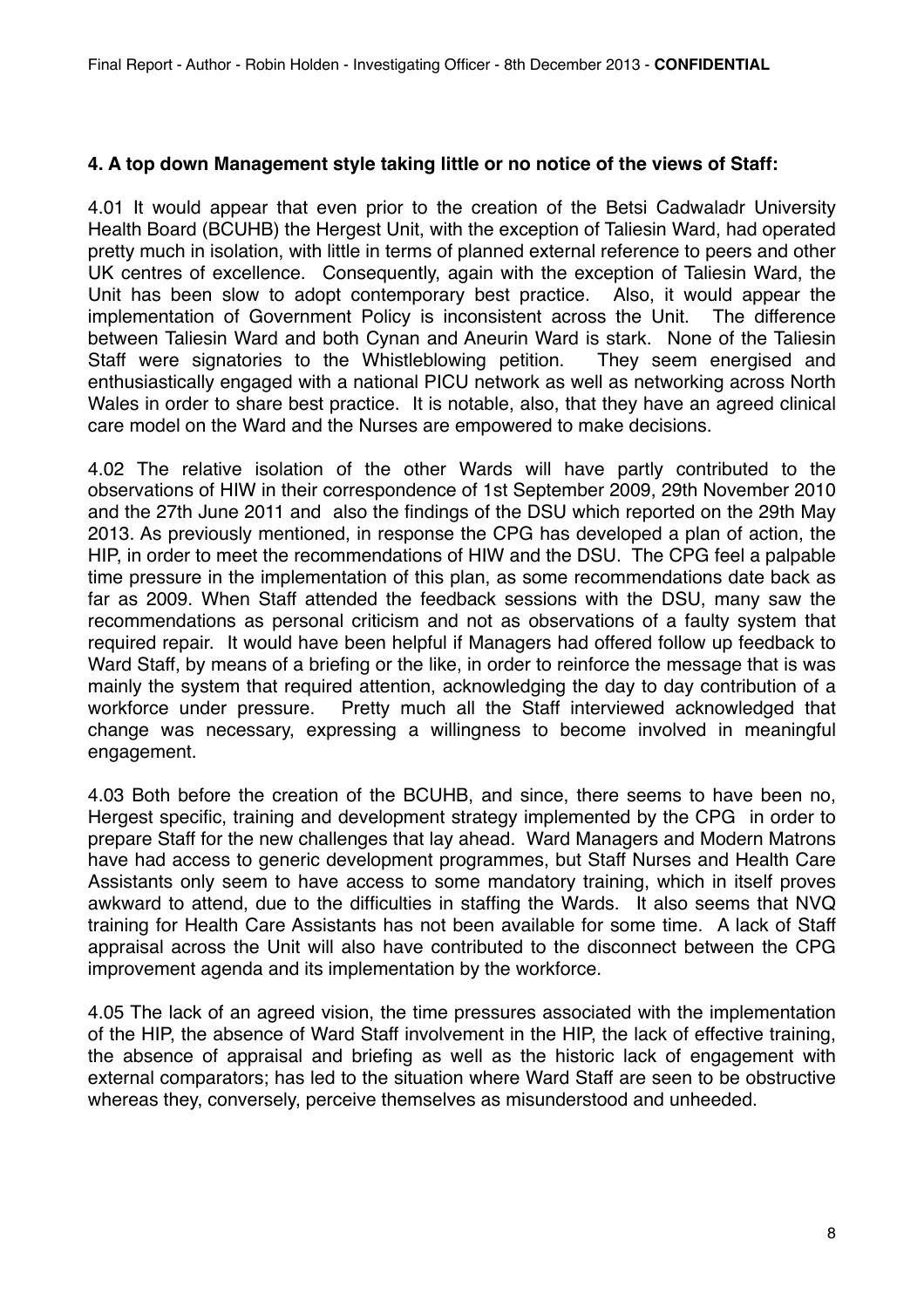### **5. A culture of bullying and intimidation from Senior Managers:**

5.01 The Whistleblowers complained of an "atmosphere of bullying and intimidation". There is some testimony to support this view. Allegations have been made that a CPG Manager told the Modern Matron to "bang the Ward Managers heads together" if they failed to co-operate. The same Manager was reported to have said they the he wanted the "Ward Managers to be glued to the computers" in order that management returns were completed on time. On another occasion it is reported that a Health Care Assistant, who was opposed to the proposals to introduce Uniforms, was made to put on a uniform and walk around the unit in it. This was interpreted as bullying, as other staff had not been asked to do so.

5.02 There has also been a suggestion that the Ward Managers of Cynan and Aneurin Wards were seen as obstructive to the change process. Although there may have been some grounds for implementing procedures to help improve performance, it was suggested that instead of examining that route, the Safeguarding procedures may have been used inappropriately to facilitate a premature redeployment. No doubt this possibility will be fully examined during the grievance procedure that has been initiated.

5.03 The incidents that have been reported may or may not be indicative of a more endemic problem. It is however, in the absence of effective communication mechanisms, easy to understand how such an atmosphere pervades, especially when taking into account the circumstances surrounding the current absence of the substantive Modern Matron, the temporary "removal" of the Ward Managers and another reported incident when a **was asked to absent herself due to "Safeguarding**" concerns". Again this member of Staff is now back in work but no wiser, allegedly, as to why she was asked to absent herself from the Unit. The great majority of the Ward Staff who were interviewed feel very intimidated and "fearful for their jobs" if they speak out. "We dont know what is going on or if something is going to happen to you" and "There was a period when I felt, they've got rid of and and I felt I'm next", were typical of the Staff testimonies.

5.04 Managers have a responsibility for developing the culture of an organisation and there is clearly much work to be undertaken in order to foster and encourage an atmosphere of mutual trust and collaboration.

#### **6. High levels of occupancy and inadequate staffing to meet the needs of the Patients in the Unit, which is described as being chaotic; with Managers being unresponsive to the situation:**

6.01 It is reported that since Gwalchmai Ward closed, occupancy levels on Aneurin and Cynan Wards are regularly at levels approaching 100% and sometimes more. Since the inception of the BCUHB it is a common occurrence for Patients to travel long distances from the more eastern parts of North Wales and even North Powys to receive In Patient care at the Hergest Unit when other more local Psychiatric Units are full.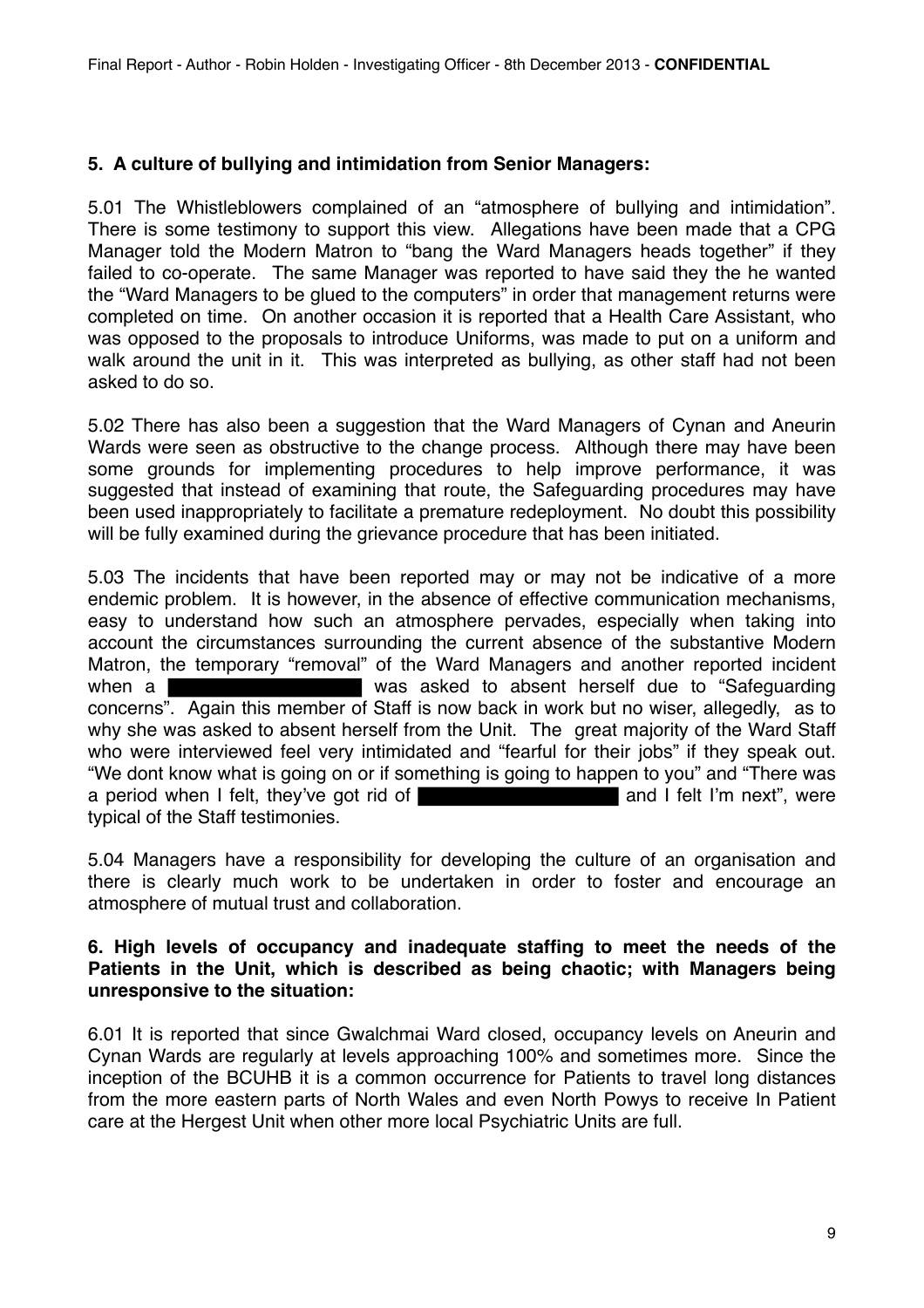6.02 As noted previously there are a significant number of Consultants responsible for the patients on the Wards, which results in Ward Staff having to provide support for multiple Ward Rounds on the same day. There is no agreed model of care, with partial implementation of an acute care model and continuing adherence by some Consultants to a sector system.

6.03 Senior Ward Staff have informed the Investigation that the accepted Ward establishment is 5 Staff in the morning, 4 in the afternoon and 3 at night, with the addition of the Ward Manager who is supernumerary to the numbers. If the Deputy Ward Manager who is holding the bleep (the Band 6 Nurse, responding to urgent matters and assessments) is on duty, they should also to be considered supernumerary. It is reported that these establishments are rarely achieved. Ward Managers are frequently "included in the numbers".

6.04 On such occasions it is not uncommon, due to the administrative burden endured by qualified Staff, for Health Care Assistants to be the only Staff providing care to the patients on the Ward. They have expressed frustration at not being able to provide even, what they describe as, "basic levels" of care. On occasion, Status 3 observations (one to one) are undertaken solely by Health Care Assistants as opposed to the responsibilities alternating with qualified Staff. This will obviously be detrimental to the levels of observation that should be expected by Patients. Alarmingly, the investigation was informed that, on one occasion at least, the Status 3 observations had to be handed to a Ward Clerk for a short period of time due to the turmoil and short staffing on the ward. Status 2 observations, which can take place at intervals of 10 minutes or more (decided by the clinical team) are sometimes missed as there may be, for example, six Patients on Status 2 observations, all with varying time intervals. Patients who are detained under the Mental Health Act, are often granted escorted leave (Section 17) off the Ward. It is not always possible for Section 17 escorted leave, that has been granted, to be taken due to there being insufficient Staff on duty to escort the patients off the Ward. This can be source of frustration for detained Patients, which contributes to escalating levels tension and aggression on the Wards. Also, it was reported that basic physical care such as attention to personal hygiene is, at times, neglected.

6.05 The mix of patients is also troublesome, with young fit behaviourally disturbed Patients sharing the same space as older frail people whose needs can get overlooked as Staff try to grapple with the challenges of dealing with the more "demanding Patients". "It's awful, sometimes we have 19 Patients on our ward (18 beds). There are Patients in the lounge with a sofa and a quilt waiting for Heddfan (Wrexham Unit) or Ablett (Bodelwyddan Unit)", "Before Gwalchmai closed we knew our Patients, now we can get a lot of people in who we know nothing about them", "On our ward we have a handful of young men in their twenties with ninety year old ladies with zimmer frames needing toileting every 2 hours. Not practical. Not a good mix", "It's awful. The other day I had to do 3 ward rounds and leave a bank nurse on his own", were typical of the testimonies of those interviewed.

6.06 These testimonies are in stark contrast to item 20 of the acute care standards work stream of the HIP, which on page 17 reports, "A comprehensive staffing review has been undertaken by the Deputy ACOS in conjunction with the Matrons. The review has embraced a national bench mark exercise. The agreed establishments for Hergest are as good or better than equivalent national bench marked services" - September 2013. This may be the case, but this reassurance does not seem to mirrored in the day to day experience of Ward Staff, "It's pandemonium, the workload is incredible".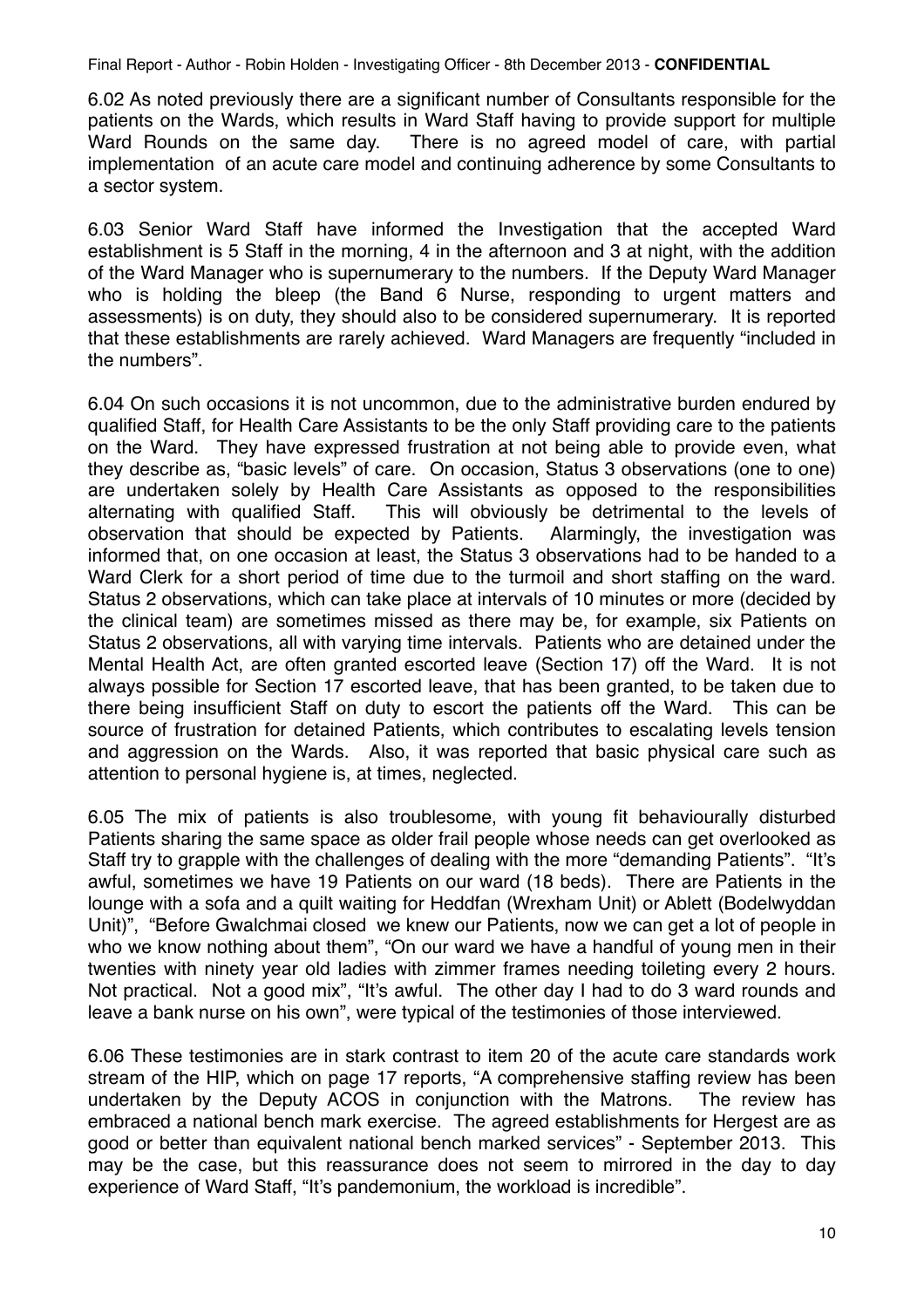6.07 It is also unlikely that Managers have a true picture of the day to day clinical risk issues on the Wards, as inadequate staffing levels often go unreported due to the requirement to fill in incident forms online, which in itself removes Staff from the clinical area. Ward Staff also express frustration that partially filled incident forms are automatically deleted after twenty minutes or so, which means the process has to be restarted if the Nurse completing the form has been called away for a period in excess of this. Bearing this in mind, alongside the feelings of hopelessness expressed by many Staff, it is likely that there is significant under reporting of incidents which may compromise clinical safety on the Wards

### **7. Low morale, with members of Staff experiencing upset and concern that they are unable to complete their duties adequately, by the end of the shift; often phoning in worried they may have omitted something:**

7.01 All the Staff who were interviewed reported low morale. The reasons for this have been largely outlined in the previous paragraphs. Staff reported a decline in morale since the closure of Gwalchmai Ward, further exacerbated when the substantive Modern Matron went off last Christmas; with a further sharp decline following the Ward Managers of Cynan and Aneurin Wards being removed from the unit.

7.02 Staff report that morale, historically, had been good with people looking forward to coming to work, with a smile on their face. Much the opposite is true at present. "Morale is the worst I have ever seen. I have been here 16 years and never seen an atmosphere. Staff are stressed before they come in through the door", "Nobody has a smile on their face", "It was almost surreal, it was just grim---you know---really grim", "I've worked with a few Nurses and we have all gone home crying", were typical of the testimony received. The level of emotion expressed by those interviewed, with many bursting into tears, was significant.

7.03 There were many expressions of helplessness and hopelessness. It was reported that it is common for Staff to work an entire 12 hour shift without a break, and even when a break is possible, it is the likes of a hurried sandwich in the Ward kitchen.

7.04 Staff often go home worried they have not adequately completed the tasks of the day phoning in to check with the following shift. "The quiet ones (Patients) that are actually too ill to speak out, sometimes you sort of forget about them and maybe they haven't had a drink", "At the moment we've got a few elderly people. Not so mobile who need prompting with fluids and helping with eating. We are so busy I dont think they get what they really need. Sometimes when people are that quiet they just get left", "I don't feel that I am doing a good job even though I have been struggling to do everything I can. You know you have done everything you could have done but you know that has been neglected" were typical testimonies. Perhaps the next two statements encapsulate, not only the very low morale on the unit but also indicate the worrying standards of care and levels of clinical risk--" If everybody is still alive at the end of the day that's the best I can do", "I've done the best I can, I haven't done everything I would have liked to have done. It's a bit like, nobody is dead, there have been no major incidents, I've worked flat out and I can do no more".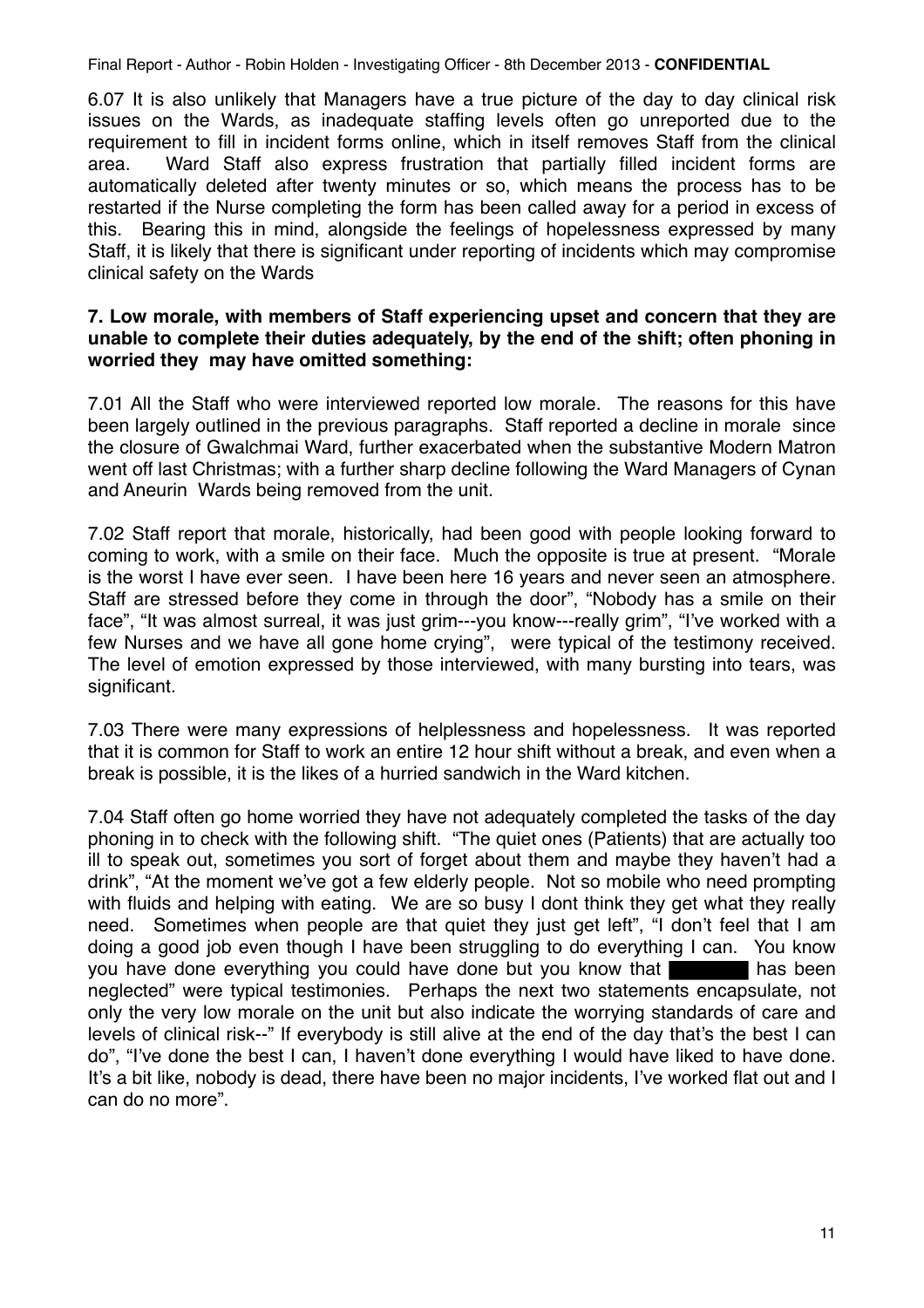# **8. Summary**

8.01 The vast majority of the Whistleblowing testimonies emanate from Staff on Cynan and Aneurin Wards. The staff on Taliesin Ward seem better engaged in the HIP process. This is almost certainly due to the fact that the Hergest Modern Matron is the former Ward Manager of Taliesin Ward.

8.02 With the exception of Taliesin Ward, the Hergest Unit is in serious trouble. Relationships between Staff and Management at Matron level and above have broken down to a degree where Patient care is in undoubtedly being compromised.

8.03 The lines of communication are critically weak and although regular management returns are received from the Wards one has to question whether these adequately reflect the worrying standards of the care being provided and the inherent level of clinical risk. These systemic communication weaknesses have been brought about, to a large degree, by a lack of presence on the Wards by Senior Managers. To be fair, this lack of presence is understandable to a degree, bearing in mind the geography of the BCUHB, the complexity of the CPG and the distances that the Senior Management Team have to travel in order to discharge their duties.

8.04 The HIP is a useful document which harvests the recommendations of both HIW and the DSU. However the execution, appears to be process driven. Meetings take place in which progress is monitored and next steps planned, but Ward Staff attendance is sparse due to the pressures being experienced on the Wards. There is no agreed vision or shared values to underpin the HIP. All eight work streams are being implemented concurrently and at pace. The process of change is seen as bewildering at the Ward level. The HIP, consequently, has little ownership at the Ward level and is seen as a top down, distant document of low priority on a day to day basis.

8.05 There has been a critical underestimation of the training and personal development required by qualified and unqualified Ward Staff in order to prepare them for the journey ahead. There is little doubt that with the time imperatives involved Senior Managers have become frustrated at the pace of change and the tendency to shove a little harder, it would appear, has been met with increased resistance and conflict leading to the reported breakdown in relationships and ineffective implementation of some of the HIP work streams Staff morale has plummeted. Staff feel unheard and powerless. There is no trust in the Managers above Ward level. Consequently any Management interventions, even if well intentioned, are open to misinterpretation, further reinforcing the belief system that has become established.

8.06 During interviews with Managers there is acknowledgement that their approach to change could have been handled better and a willingness to attempt to engage more effectively with Staff. There is already some evidence of this in some of the later interviews, where staff advise that Ward rosters are being arranged in such a way that more Staff are able to attend HIP events. Also the ACOS (Nursing) has markedly increased his presence on the Unit.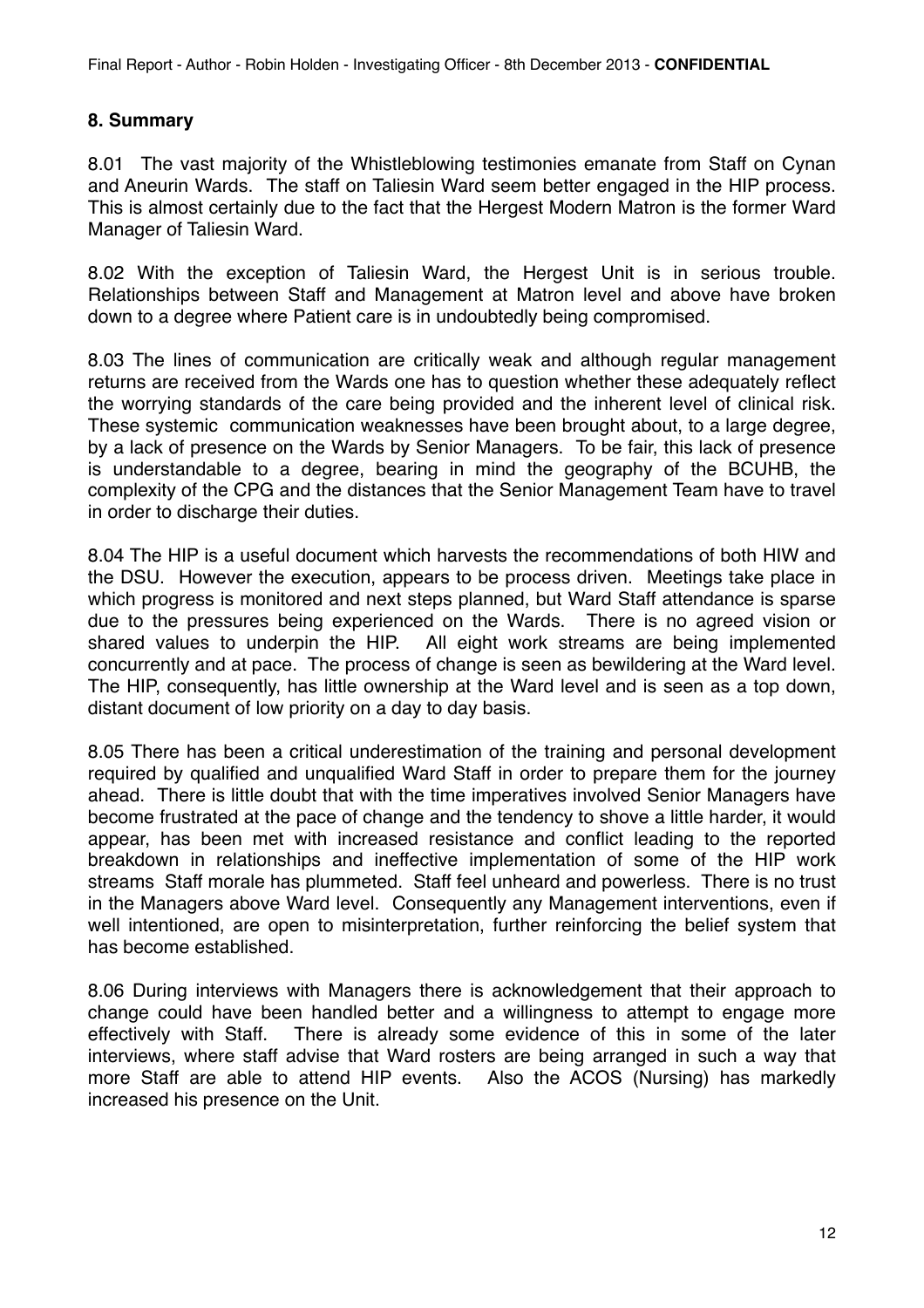# **9. Recommendations**

- 1. The current arrangements for the Management of the CPG are unwieldily. Responsibilities and lines of management are unclear. Relationships between significant numbers of Staff and Unit/Senior Managers have broken down. There appears to be a high number of temporary and interim posts. The BCUHB needs to review management arrangements of the CPG with a view to strengthening local management of the whole system. The temporary and interim posts need to filled with substantive post holders as soon as possible.
- 2. The issues surrounding the key relationship between the Modern Matrons and the Ward Managers needs to be addressed urgently. This critical breakdown in communication has created a worrying poverty of leadership in the Unit.
- 3. Attention needs to be paid to the status and impact of Mental Health Nursing in the Unit. The recently vacated Programme Manager post, could potentially be redesigned as an Advanced Nurse Practitioner or Nurse Consultant role developing and promulgating excellence in Acute Mental Health Nursing in the Hergest Unit and across the Health Board.
- 4. Special attention needs to be paid to repairing the relationship between the Modern Matrons and the Ward Managers. The commencement of this work may not be possible until after the grievance procedures that are currently ongoing have been resolved. Very skilled mediation will be necessary and HR advice will need to be sought on how best to facilitate this. This is such a critical area that it may be that expertise will need to be brought in if not available within the Health Board.
- 5. A structured programme of safety walk arounds and Ward visits should be implemented by the Senior Management Team in order to improve their presence on the wards.
- 6. Arrangements for regular briefing of Staff need to be implemented.
- 7. Steps need to be taken to better engage Staff in the change process . The current implementation plan is clearly in difficulty.
- 8. The Communication Strategy needs to be rethought. It needs to reflect the need for staff to be fully engaged on a personal level.
- 9. Change champions need to be identified throughout the unit, including the more junior and unqualified Staff. Arrangements should be put in place to ensure their time is protected to to enable their full participation. This approach would, in part, mirror the successful inclusive approach to change adopted by the current Interim Modern Matron when Ward Manager on Taliesin.
- 10.The concurrent implementation of the eight HIP work streams needs to be reconsidered. A glance at the plethora of implementation documents on the HIP notice board is a manifestation of the difficulties being experienced by the current implementation process. A better approach may be to consider the relative urgency of the work streams and prioritise them into smaller steps, in which the staff are engaged.
- 11.Arrangements need to be made for the Ward Staff to have opportunity engage with external networks of similar organisations. This is particularly important considering the relative isolation, geographically, of the Unit. Otherwise the opportunities for sharing and learning from best practice will be extremely limited.
- 12.A training and development programme, including arrangements for Appraisal, Management Supervision and Clinical Supervision, needs to be implemented for all Staff in the Unit. The weekly minuted Ward Managers meetings need to be reinstated without delay.
- 13.A system of recognition would be helpful where the contribution of individual Staff is celebrated.